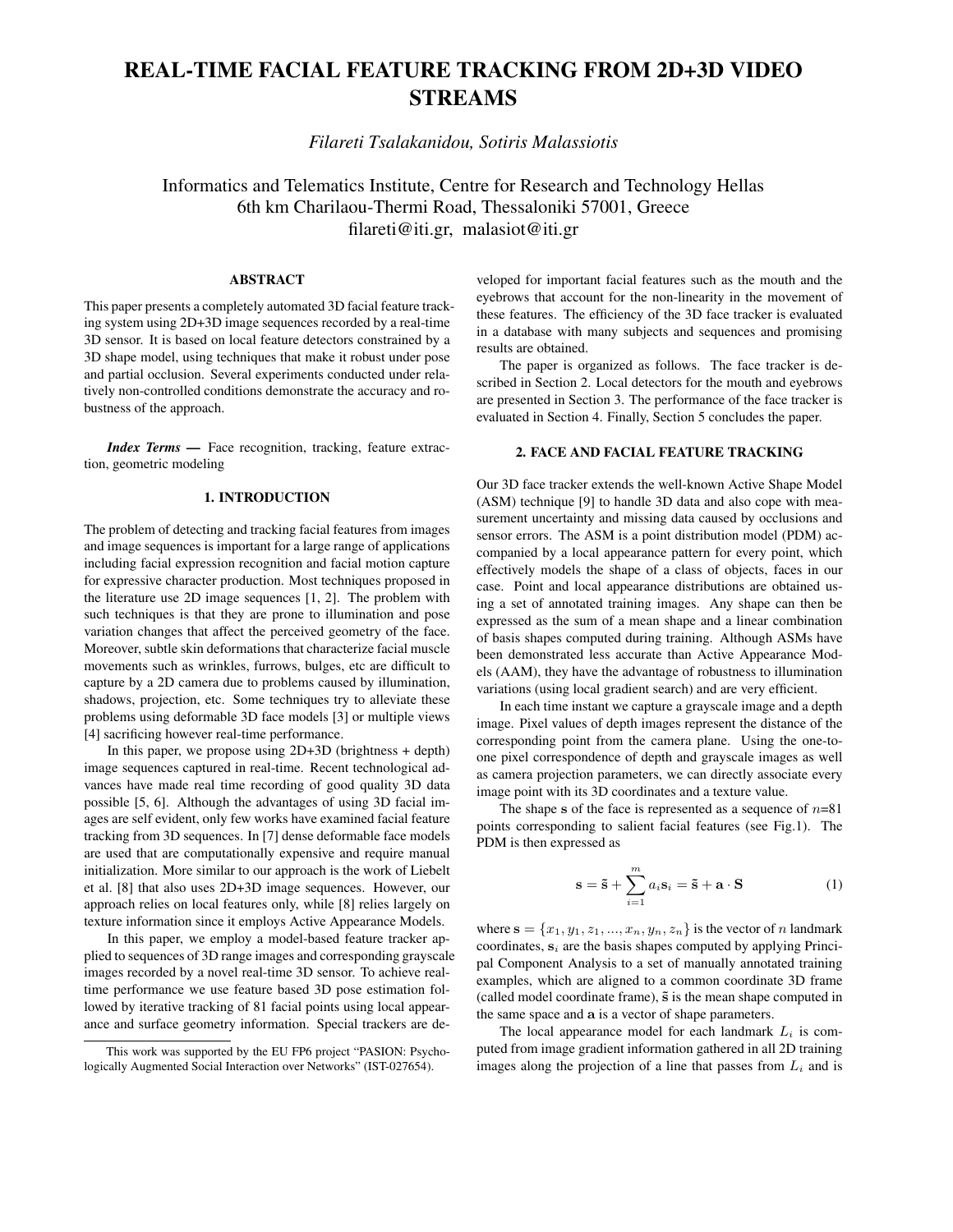

Figure 1. The 81 landmarks  $L_i$  and corresponding segments of the ASM.

perpendicular to the facial contour that  $L<sub>i</sub>$  belongs to (e.g. eyebrow, mouth, etc). A set of shape contours is defined in terms of connectivity information between landmarks as illustrated in Fig. 1. After computing the gradient profiles of  $L_i$  in all training images, we can build a local model of gradient changes associated with this landmark assuming a unimodal Gaussian distribution. The same procedure is applied for every landmark thus obtaining n local appearance models.

Using Eq. 1, we can represent the shape of any face in the model coordinate frame. To express the same shape in the realworld coordinate frame we use

$$
\mathbf{x} = \mathbf{R} \cdot \mathbf{s} + \mathbf{T} = \mathbf{R} \cdot (\mathbf{\tilde{s}} + \mathbf{a} \cdot \mathbf{S}) + \mathbf{T}
$$
 (2)

where  $\bf{R}$  is the 3D rotation matrix and  $\bf{T}$  the 3D translation vector that rigidly align the model coordinate frame with the real-world coordinate frame and x represents the landmark coordinates in the real-world coordinate frame. By projecting x in the image plane, we obtain the corresponding 2D shape  $\mathbf{v} = P(\mathbf{x})$ , where P represents a camera projection function that models the imaging process. v represents the landmark positions in the 2D image.

To estimate the landmark positions in a new pair of 2D and 3D images the following steps are taken:

- 1. Let  $R$  be the 3D rotation matrix and  $T$  the 3D translation vector that rigidly align the model with the face. A first estimate of these is obtained using the 3D face detection and pose estimation technique proposed in [10]. The shape parameters a are initialized to zero, i.e. we start from the mean face shape  $\tilde{s}$ .
- 2. The current shape s is transformed to the real-world coordinate frame using the rigid transformation  $(R, T)$  and is subsequently projected on the 2D camera plane through P. A local search is then performed around each projected landmark position to find the point that best matches the local appearance model. To do this, first we compute the normal vector at the specific location. Then, we define a set of candidate pixels along this line and compute a local gradient vector for each of them exactly as in the case of training images. Similarity between extracted gradient profiles and the corresponding local appearance model is measured using the Mahalanobis distance. The point associated with the lowest distance is selected. The same procedure is applied for all landmarks and a set of new landmark positions is estimated in the 2D image. These are subsequently back-projected in the 3D space using the inverse projection

function  $P^{-1}$  and the z values of the corresponding pixels of the depth image. Thus a new 3D shape x is defined in the real-world coordinate frame. Moreover, each landmark is associated with a weight set to be the reciprocal of the computed Mahalanobis distance. In case the z value of a point is undefined, the median depth value in the neighborhood of this pixel is used. If no depth is defined in the greater area of this pixel, then a zero weight is assigned to this landmark, so that it is neglected in model estimation.

- 3. A new rigid transformation  $(\mathbf{R}, \mathbf{T})$  aligning the new shape x with the current template s is estimated using Horn's quaternion method [11]. A new rectified shape  $y = R^{-1}$ .  $(x - T)$  is computed in the model coordinate frame.
- 4. A new set of parameters a is estimated by minimizing  $\|\mathbf{\tilde{y}} \mathbf{\tilde{y}}\|$  $\|\tilde{\mathbf{s}}-\mathbf{a}\cdot\mathbf{S}\|^2 + \lambda \cdot \|\mathbf{a}\|^2$ , where the second term is a regularization constraint. A robust least squares approach using Huber's scheme is adopted. We also exclude points that may be occluded, for example points on the side of the face or nose, which may be easily determined using the estimated face orientation. Once a new set of parameters a is estimated, a new shape s is synthesized using Eq. 1.
- 5. Steps 2-5 are repeated until convergence of the fitting error  $e = ||\mathbf{y} - \mathbf{s}||$  or until a number of iterations is reached. Then a new real-world shape x is computed using Eq. 2.

For each subsequent frame, initialization is performed based on the previous frame, i.e. we start from step 2 using  $\mathbf{R}, \mathbf{T}$  and  $\mathbf{s}$ estimated in the previous frame. If the model has not converged, we re-initialize the tracker, i.e. we start from step 1 and repeat face detection, pose estimation and model fitting. For faster convergence we use a multi-resolution scheme with three layers.

## **3. LOCAL FEATURE DETECTORS**

The proposed tracker achieves small localization errors per landmark, however there are cases where localization of individual features such as the eyebrows and the mouth is not accurate enough. This is due to the inadequacy of the linearity assumption in the PDM, but also due to the uni-modal distribution chosen for local appearance variations (e.g. appearance of teeth when opening the mouth). Instead of resorting to non-linear modeling techniques, we propose a set of dedicated local facial feature detectors.

#### **3.1. Local eyebrows detector**

A local 3D ASM with 16 landmarks corresponding to the eyebrows boundaries is used, which is initialized using the eyebrows estimation provided by the global tracker. Furthermore, we adopt a different local appearance model as follows.

For each candidate landmark position, we compute the average intensities  $S_1$  and  $S_2$  above and below this feature point inside small rectangular boxes aligned with the eyebrow contour. Our goal is to find the point maximizing  $S_1-S_2$ , i.e. the contrast between bright and dark areas (skin and eyebrow). In addition, we ask that  $S_1-S_2>T_1$  and  $S_2. The first condition implies$ that the landmark point should lie in an area of adequate gradient change. The second is used to overcome the problem of shadows, which results in selecting points lying in the border of shadowed and non-shadowed skin areas instead of lying in the border of eyebrow and skin areas.  $T_1$  and  $T_2$  are experimentally chosen from training images.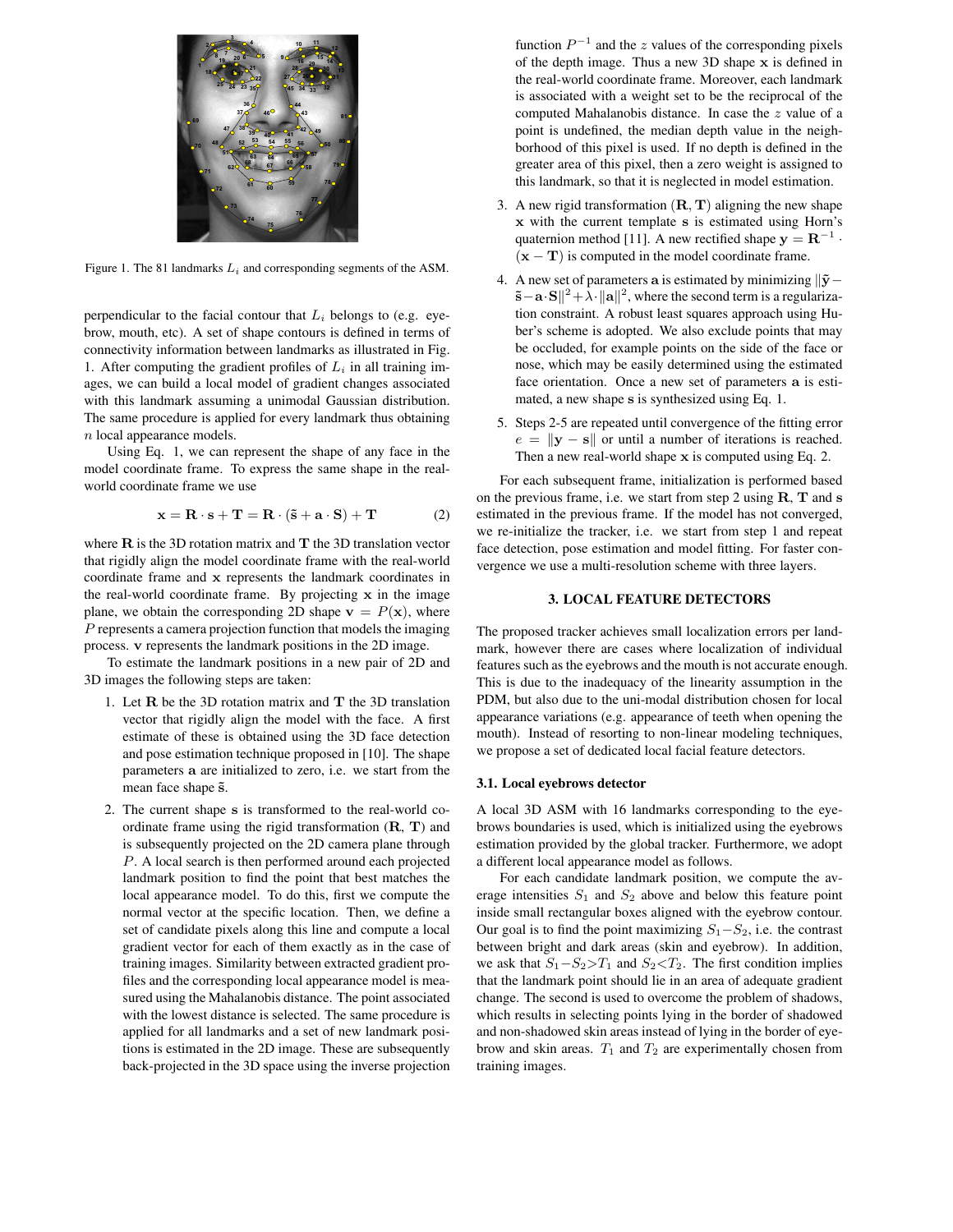

Figure 2. Examples of eyebrow and lip boundary localization using the global 3D ASM model (black line) and local detectors (white line).



Figure 3. Examples of facial feature tracking results using the proposed global tracker and local feature detectors.

Since a bad initial estimation may prevent the local model from converging, we perform several local fittings with slightly perturbed initial positions and choose the one minimizing the fit error. The proposed local eyebrow detector enhances significantly the estimation provided by the global ASM especially in cases where the eyebrows are raised or lowered (see Fig. 2).

## **3.2. Local mouth detector**

Lip boundary localization is also problematic due to the multimodal nature of local mouth appearance in the inner lip boundaries, since their local gradient patterns are significantly affected by whether the mouth is open or closed. The problem is more severe when the mouth is open and the teeth are visible, since in this case the boundary between the teeth and the dark area of the mouth cavity is erroneously recognized as a lip boundary.

To overcome this problem, we propose a two-step approach for localizing lip boundaries. First, a two-class Support Vector Machine classifier with an RBF kernel is used to decide whether the mouth is open or closed. This classifier is trained using 16 dimensional feature vectors of local gradient measurements in the area of the mouth, obtained from 240 labelled images. After the mouth is classified as open or closed, an open or closed mouth local 3D ASM is fitted on the face to localize the position of outer and inner lip boundaries. Model fitting is based on image gradient profiles. However, we do not only consider points along the normal but also points in a narrow zone aligned with the normal. Examples of improved mouth localization are shown in Fig. 2.

#### **3.3. Combining global and local feature position estimates**

To incorporate the information provided by the local feature detectors into the global model, the fitting algorithm presented in Section 2 is modified as follows: after step 2, the parts of shape x corresponding to eyebrows and mouth are replaced with the improved estimates. Then we continue with step 3. Using the proposed 2D+3D ASM and dedicated local detectors very good localization accuracy may be achieved even under moderate face poses as can be seen in Fig. 3.



Figure 4. Examples of grayscale images and corresponding 3D models of the facial expression database. The latter are generated from the recorded 3D images.

#### **4. EXPERIMENTAL RESULTS**

Our experiments were conducted on a 2D+3D image database (800 sequences of 52 participants) that was recorded using a prototype 3D sensor [6] and for the aim of automatic facial action coding [12]. Therefore each sequence depicts the subject mimicking a facial action or facial expression. The resolution of captured images is  $582\times782$  pixels, while the accuracy of depth data is better than 0.3*mm* for objects standing at a mean distance of 60*cm* (see Fig. 4). The duration of each sequence is about 30*s* with a framerate of about 5 fps.

To train the global 3D shape model as well as the local detectors we used a set of 400 image pairs depicting an action unit or facial expression at its peak. To test the face tracker, we use another set of 600 images, where we manually mark the positions of facial landmarks. The estimated feature positions are compared against their ground-truth positions. Using the proposed face tracker, we achieve a mean localization error of 5.35 pixels and standard deviation 2.2, when the mean face dimensions are  $280\times370$  pixels. On the contrary using the global detector only, the corresponding error is 7.8 pixels. We also compare the 2D+3D tracker against a 2D only ASM with the same 81 landmarks. In this case, we obtain a localization error of 10.2 pixels, which is mainly attributed to erroneous estimation of open mouth landmarks.

In Fig. 5, we plot the localization error of the algorithm for selected landmarks  $L<sub>i</sub>$  (see Fig. 1) in sequences depicting raising of eyebrows and surprise. Estimated feature positions are compared against their actual positions, which were manually defined in sequence frames. We also plot the movement of facial landmarks with respect to their position in the first frame.

Unlike similar 2D techniques, the proposed face tracker achieves good performance even if there is a lot of head movement as demonstrated by the following experiment. We have recorded an image sequence showing a human subject smiling and laughing while rotating her head up to  $30^\circ$  to the left and right (see Fig. 6). In Fig. 7 the tracking errors for selected facial landmarks in this sequence are shown. In case of larger poses, where half of the face is occluded, the tracking error increases significantly.

The algorithm runs on 5 frames per second on an Intel Core Duo 2.0 GHz PC with 4GB RAM.

#### **5. CONCLUSION**

In this paper, a novel real-time face tracker based on active shape models and a set of special local detectors for the eyebrows and